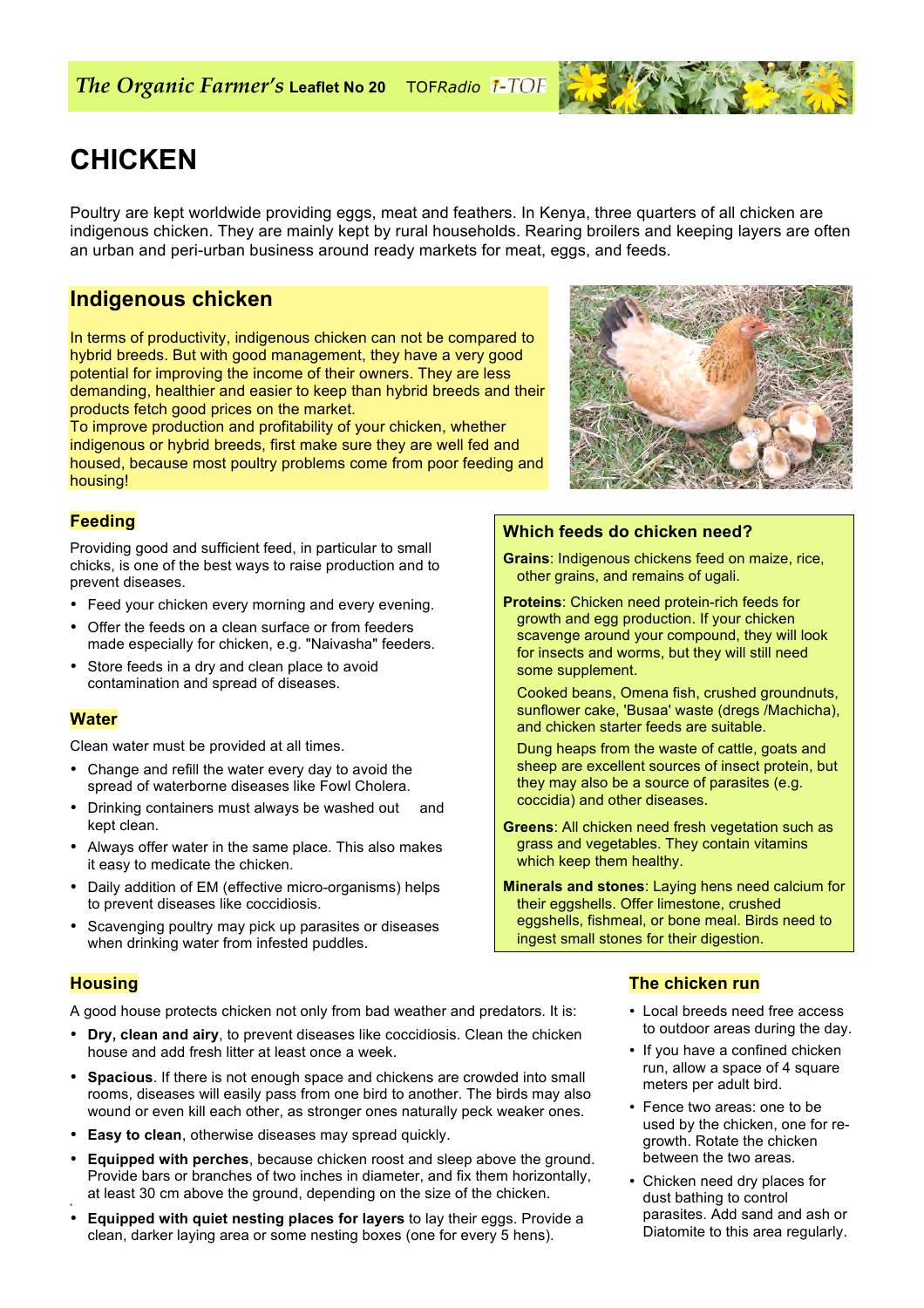#### **Breeding with indigenous chicken**

A clever breeding management helps you to increase the productivity of your chicken or to obtain a higher number of offspring from the chicken stock you have.

#### **Feeding and general management**

Hens lay eggs earlier and have more clutches per year if they are healthy, well fed, protected from predators, vaccinated, and if external parasites are controlled. This will also increase the survival rates of their chicks.

#### **Improved indigenous breeds**

Improved indigenous chicken can be bought from private breeders or from Naivasha research station.

#### **New cocks**

Inbreeding reduces vitality seriously! Introduce one new cock for every 10 hens every two years to avoid this.

#### **Brooder management**

Protect brooding hens from predators, rodents and distress. A brooder hen can hatch 15 eggs per sitting if she is comfortable and feels safe. Keep food and clean water near the hen during all the time. This will make sure that a maximum number of chicks hatch.

#### **Rearing chicks in an artificial brooder**

When chicks are taken away from their mother or brought in from a hatchery, they need to be given to a separate brooding area. This space must be heated and draught free.

**Space** On one square meter, you can place up to 100 chicks. Gradually increase this area to 6 square meters while the birds are growing. **Walls** To keep a warm climate, put up walls around the area, about 60 cm high (from hardboard, wood etc). **Litter** Provide a thick layer of litter from dried grass or leaves, wood shavings, straw etc. for bedding. **Heat sources** Kerosene lamps: one lamp for 50 chicks Electricity: one infra red lamp for 250 chicks Charcoal Jiko: one for 500 chicks Beware of brooder fires! When using kerosene or charcoal, take all precautions! **Temperature** 32° C during the first week 28° C in the second week 24° C in the third week. After this, the chicks are at ease with normal temperatures around 20° C. Check regularly whether the chicks are at ease. If it is too hot, they will be panting and move away from the heat source. If they start to huddle and crowd around the heat source, it is too cold.

- **Feed** For layers, use chick mash for 8 weeks. For broilers, use starter mash for 3-4 weeks, then finisher mash.
- **Water** Make sure there is always clean water. Water feeders and grain feeders too must always be clean.
- **Bedding** Because young chicks are very delicate and susceptible to diseases, their bedding must always be dry. Clean and dry bedding is the best prevention for coccidiosis and other diseases! As the litter becomes soiled and moist, cover it with a thick layer of new material.

Broiler chicks are ready to leave the brooding room after 3 to 4 weeks, when the yellow downy feathers on their heads have disappeared. They need much more space now, as they grow quickly. Layer chicks grow more slowly (see picture on the last page) and are kept in the brooder for 5 weeks before they are moved to a larger space.

**Continuous brooding**

two weeks.

• Poultry can be used to sit on eggs continuously for two or more times. When the chicks hatch, they are taken away from the hen after seven or eight days and given into an artificial brooder. Since a hen is still in a brooding mood after that, you can give her new eggs to sit on. Take the eggs from a few good

If you don't have enough eggs to give to a brooding hen immediately, you can give her a false Kisii soapstone egg to keep her happy until you have collected enough eggs from your other chicken. The hen is then given the genuine eggs and

If a brooding hen is left without eggs after the chicks were removed from her, she will usually start laying again after about

• For the chicks you removed from the brooder hens, you need a heated brooding room where you can raise them (see below).

• Each egg from your layers must be clearly marked with the date when it was laid. This is necessary to ensure that all the eggs you give to a brooder hen have about the same age and

• Handle all eggs very carefully! Store them with the broad end facing upwards, as at this end there is an air sack through which the egg breathes. Store the eggs in a clean and dry place to prevent rotting. Eggs older than 14 days must not be

layers which can supply eggs for hatching.

continues brooding until the chicks hatch.

**Collecting and storing eggs for setting** 

will hatch at the same time.

used for hatching.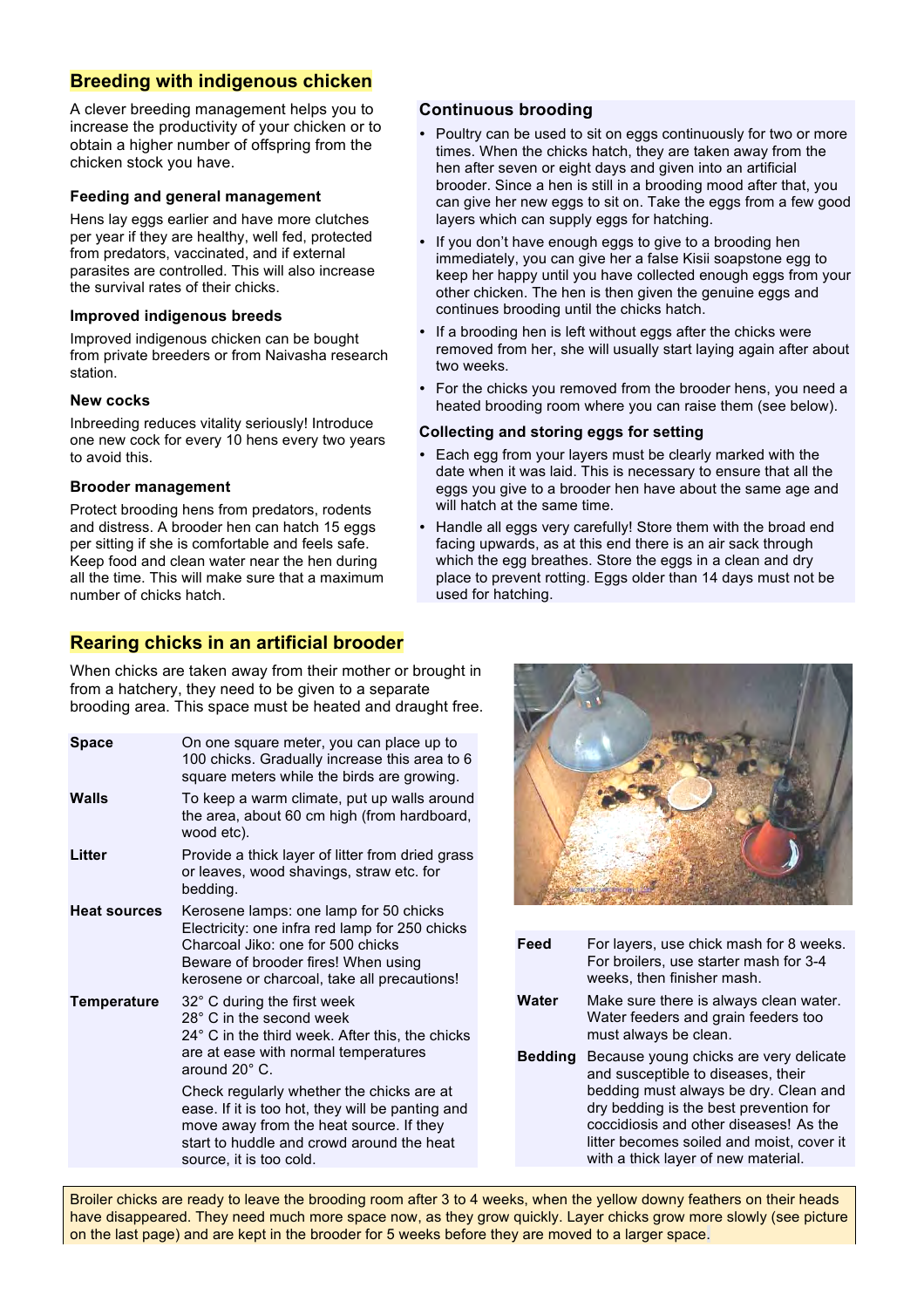### **Management of hybrid layers**

Keeping hybrid birds requires some management abilities and investments in housing, equipment, feeds and birds. You have to calculate well before you start the business! Usually, the profit increases with the number of birds. But as with all agricultural production, make sure the products can be sold and your costs will be covered.

### **Housing layers**

Dry and clean housing is essential also for hybrid breeds. Before you bring new birds to the farm, prepare and disinfect all houses and equipment (see paragraph "Prevention of chicken diseases" on the last page).

#### **Space**

6 to 8 laying hens per square metre are adequate.

#### **Litter**

A deep litter system is recommended. It absorbs the droppings and provides excellent composting material. The floor is preferably cemented and the litter material placed 15 cm deep. Wood shavings, rice husks or similar may be used. Remove soiled litter once a week and provide some fresh material regularly.

#### **Perches**

Provide perches where the birds can roost and sleep at night. Wooden bars or branches with a diameter of around one inch are ideal. Each hen needs about 30 cm pole length.

#### **Nesting boxes**

Layers need areas where they can lay their eggs: otherwise they drop them all over the place. Allow one nesting box for every four or five hens. Nesting places should provide some privacy and darkness. You may also use crates or cardboard boxes of the right size, and fill some bedding into them.

#### **Ventilation**

Chicken need free flow of fresh air. In the front of the building, place an opening which is 1 m wide and fix wire mesh to it. At the back, the opening can be smaller. In hot areas, front ventilation should be made wider. During cold weather, the opening can be covered with curtains.

#### **Light**

A person should be able to read a newspaper at the centre of the building. Transparent roofing sheets can improve lighting.



#### **Feeding layers**

Hybrid layers are easy to feed, as manufactured and nutritionally balanced mashes are used.

Chick mash from day old to 8 weeks. Each chick will consume about 2 kg mash during this period. Grower mash from 9 weeks to 18 weeks. Each grower will consume about 8 kg mash during this period.

Layer mash from 19 to 75 weeks. Allow 120 g per bird and per day. One hen consumes about 45 kg of mash annually.

- Provide fresh feeds and water two times daily.
- For bright yellow egg yolks, greens must be offered every day. This may be grass, legumes, vegetable wastes etc.
- Laying hens also need calcium to produce eggshells. Offer limestone, crushed eggshells, bone meal, or fishmeal.

#### **Optimize feed use!**

Feeds are expensive and usually constitute about 80% of total production costs. It is advantageous to buy properly designed equipment to avoid feed wastage.

Store feeds in rodent proof, rain proof and well ventilated areas. Place them above the floor on palets. They should not be stored for long periods, because they will deteriorate.

Always buy feeds from reputable feed manufacturers!

### **Handling Eggs**

## **Outside run**

Birds need fresh air and sunshine. Also hybrid chickens do better when they have access to outside areas, possibly with bushes and trees.

Provide an area for the chickens where they can sun themselves and take dust baths during the day. Add Diatomite! This helps keep down external parasites, and birds will be more resistant to diseases.

Allow a few square meters for each bird. Make sure that openings where the hens go in and out of the house are wide enough that birds can cross.

If birds of prey are a problem, you should cover the whole area with nettings.

### **Molting**

After about 12 months of laying, hens have a period of resting or molting. A molting chicken will appear ragged, as the feathers thin out and re-grow only later.

Normal molting of layers takes about 10 weeks. Egg production will drop for several weeks.

After this, and with good management, the birds can come back to good production for a second year.

- Collect the eggs 2 times a day.
- Place them with the broad end up in the egg tray.
- Do not stack more than six trays on top of each other.
- Store eggs in a cool dry place to prevent deterioration.